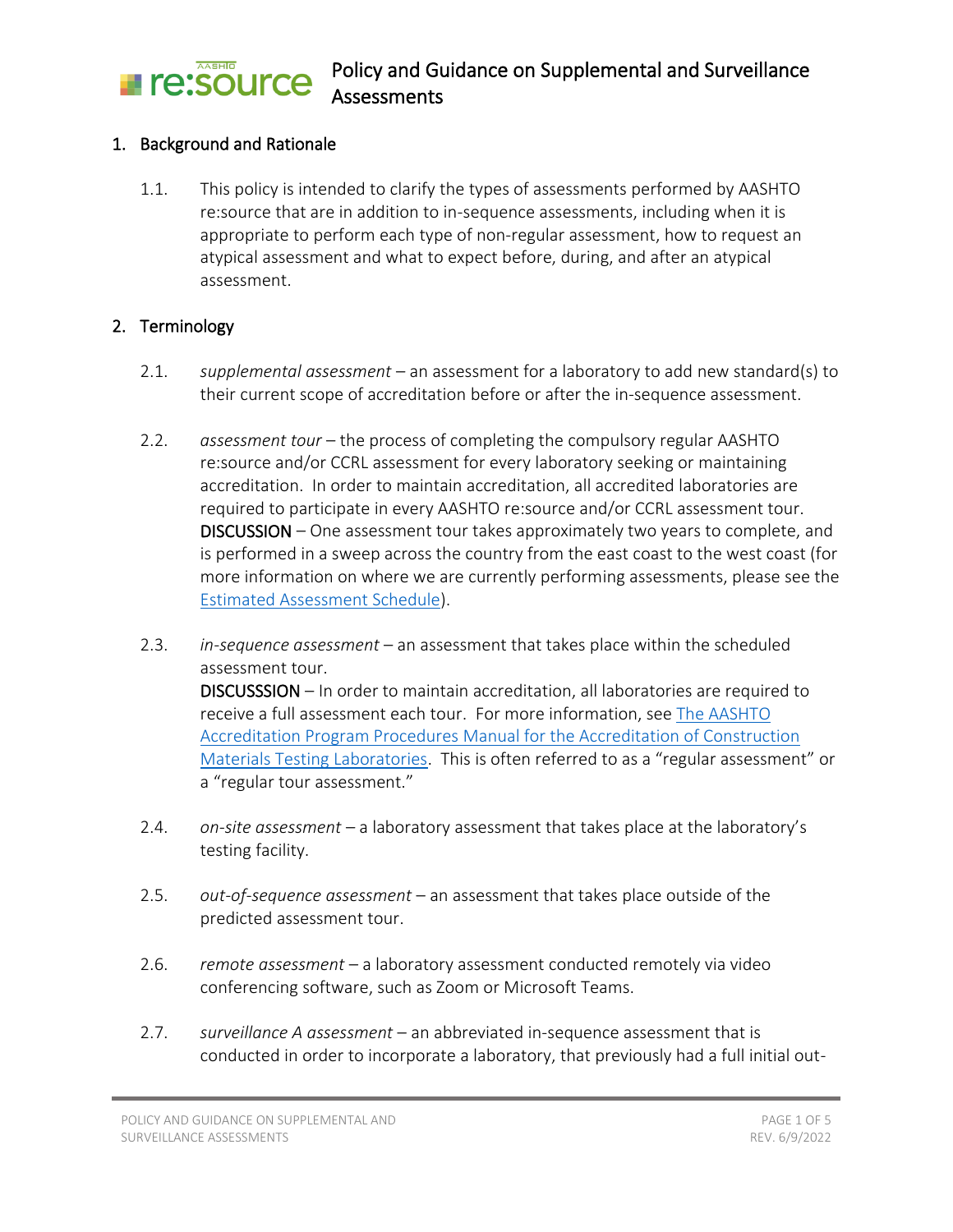of-sequence assessment, into the regular tour. Surveillance A assessments are conducted during the regular assessment tour.

- 2.7.1. Surveillance A assessments are conducted if the initial out-of-sequence assessment was completed between six and twelve months before the in-sequence assessments for that area. If the initial out-of-sequence assessment was conducted between zero and six months before the in-sequence assessments, a surveillance A assessment may not be necessary. For more information, see [The AASHTO Accreditation](http://www.aashtoresource.org/docs/default-source/publicdocuments/aap-procedures-manual.pdf?sfvrsn=19)  [Program Procedures Manual for the Accreditation of Construction Materials Testing](http://www.aashtoresource.org/docs/default-source/publicdocuments/aap-procedures-manual.pdf?sfvrsn=19)  [Laboratories.](http://www.aashtoresource.org/docs/default-source/publicdocuments/aap-procedures-manual.pdf?sfvrsn=19)
	- 2.7.2. Surveillance A assessments typically last approximately half the time of the initial out-of-sequence assessment because only approximately half the accredited test methods are performed; however, accreditation will not be affected for those standard(s) and/or test method(s) not performed during the Surveillance A assessment.
- 2.8. *surveillance B assessment* a full assessment for laboratories that performed poorly during the in-sequence assessment and must be re-assessed to ensure competency and ability to meet AAP criteria. DISCUSSION – Surveillance B assessments may occur several months after the insequence assessment and will therefore be out-of-sequence assessments. For more information, se[e The AASHTO Accreditation Program Procedures Manual for the](http://www.aashtoresource.org/docs/default-source/publicdocuments/aap-procedures-manual.pdf?sfvrsn=19)

[Accreditation of Construction Materials Testing Laboratories.](http://www.aashtoresource.org/docs/default-source/publicdocuments/aap-procedures-manual.pdf?sfvrsn=19)

# 3. Application Process

### 3.1. Surveillance A Assessment

- 3.1.1. Request an assessment:
- 3.1.1.1. Surveillance A assessments are conducted during the regular assessment tour. When directed by AASHTO re:source, login to the [AASHTO re:source website,](http://www.aashtoresource.org/) click [Request an Assessment,](http://www.aashtoresource.org/lap/assessment) and select the desired quality system standard(s) and test method(s).

NOTE 1 – Beginning approximately six months before assessments are expected to take place in an area, AASHTO re:source shall send emails to all of the laboratories in that area directing them to request an in-sequence assessment.

3.1.1.2. Submit the assessment request as a regular assessment. Include every test method and quality system standard for which the laboratory needs accreditation.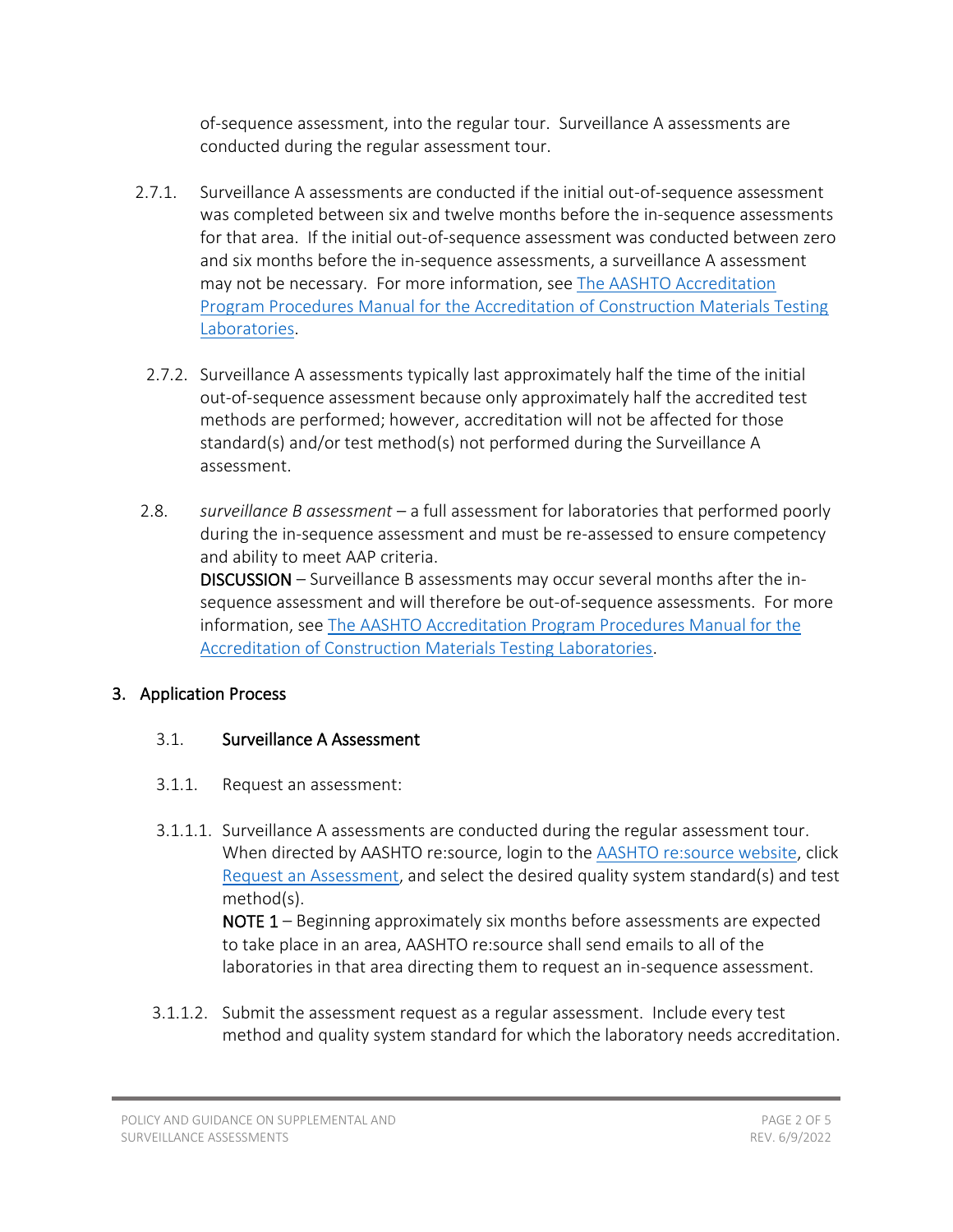3.1.2. If the laboratory had an initial out-of-sequence assessment six to twelve months before the in-sequence assessments begin in that area, an AASHTO re:source staff member will change the assessment type from "Regular" to "Surveillance A" and will remove approximately half of the test method(s) from the request. Greater attention will be given to test methods that had multiple findings during the initial assessment.

## 3.2. Surveillance B Assessment

- 3.2.1. When directed by the AASHTO Accreditation Program, request an assessment:
- 3.2.1.1. Login to the [AASHTO re:source website,](http://www.aashtoresource.org/) click [Request an Assessment,](http://www.aashtoresource.org/lap/assessment) and select the required quality system standard(s) and test method(s) as directed by the AASHTO Accreditation Program.
- 3.2.1.2. On Step 4, select the box to "Request an Out-of-Sequence assessment."
- 3.2.1.3. Submit the assessment request.

# 3.3. Supplemental Assessment

3.3.1. Unless otherwise indicated by the AASHTO Accreditation Program, supplemental assessments are always remote assessments. For more information on submitting a request, please see the Policy and Guidance on Remote [Assessments.](http://aashtoresource.org/docs/default-source/publicdocuments/policy-and-guidance-on-remote-assessments.pdf)

# 4. Scheduling and Pre-Assessment Process

# 4.1. Location of Assessment

4.2. Surveillance A and Surveillance B Assessments: Unless remote assessments are being utilized as an emergency measure in place of on-site assessments, this assessment will always take place on-site.

# 4.3. Contact from AASHTO re:source and Announcement Letter

- 4.4. Surveillance A Assessment: Laboratories will be sent an email with an announcement letter confirming the date and the location of the assessment. Laboratories will typically receive the date of their assessment 4 – 6 weeks prior to the start date.
- 4.5. Surveillance B Assessment: The AASHTO Accreditation Program and AASHTO re:source assessor will work closely with the laboratory to select the assessment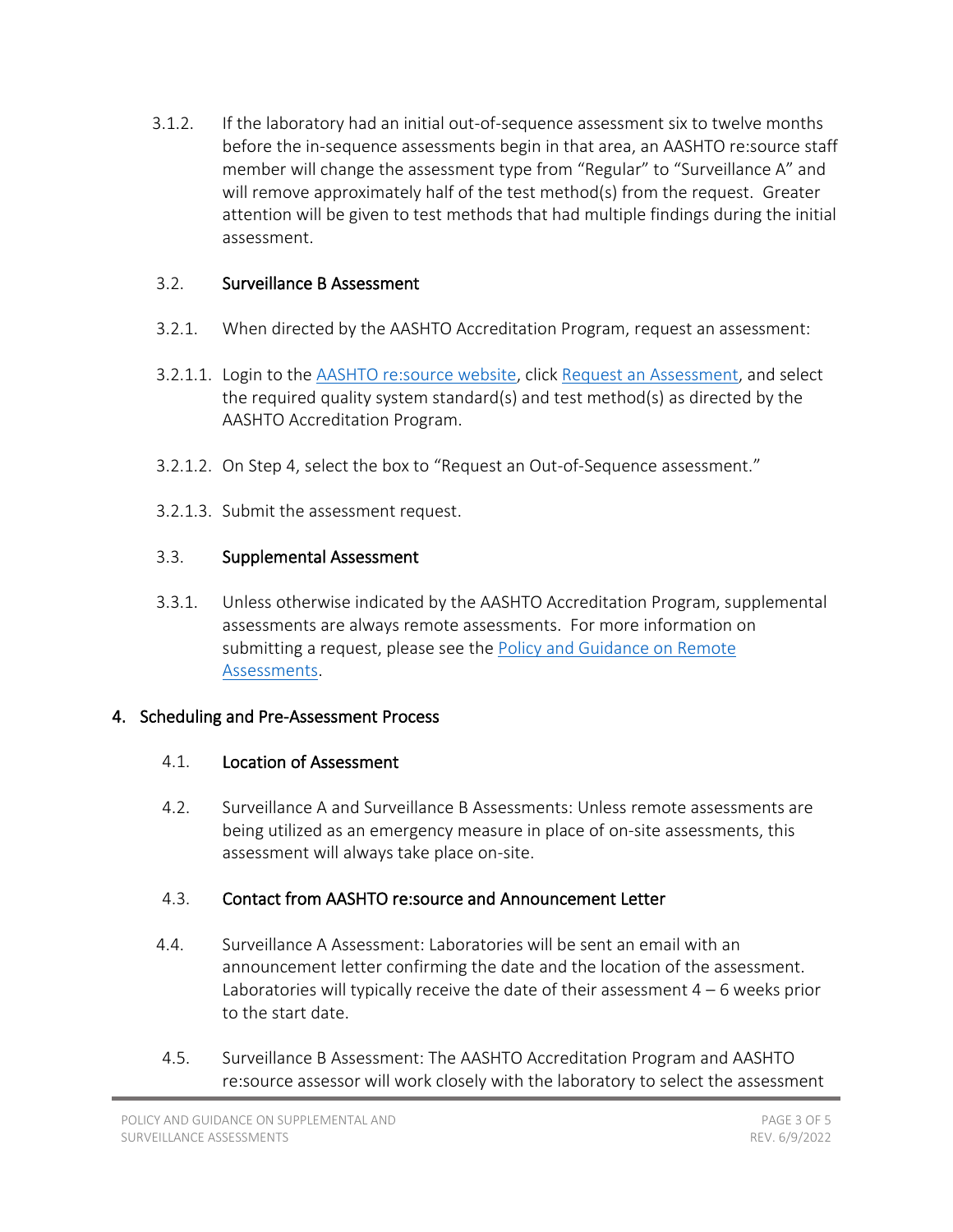date. After a date is agreed upon, laboratories will be sent an email with an announcement letter confirming the date of the assessment. NOTE 2 – Any applicable out-of-sequence fees will be discussed at this time.

#### 5. Assessment Process

- 5.1. **Opening Meeting**: The assessor shall conduct a brief opening meeting to discuss the purpose of the assessment and accreditation criteria (if applicable), scope of the assessment, and the assessment schedule. NOTE 3 – It is recommended that the laboratory manager, quality manager, and all technicians involved in the assessment are present during the opening meeting.
- 5.2. Test Method Procedures: The laboratory shall be prepared to demonstrate the entirety of the requested test method procedures. All samples used for demonstration shall be prepared prior to the assessment using the [Assessment](http://www.aashtoresource.org/university/document-library)  [Prep Sheets.](http://www.aashtoresource.org/university/document-library)

#### 5.3. Quality Documentation Review

- 5.3.1. Surveillance A Assessments: The AASHTO re:source assessor shall conduct a full review of the laboratory's quality management system, with extra attention to findings from the past report.
- 5.3.2. Surveillance B Assessments: The AASHTO re:source assessor shall conduct a full review of the laboratory's quality management system, with extra attention to items or issues as directed by the AASHTO Accreditation Program.
- 5.4. Preliminary Report and Closing Meeting: The assessor shall share the preliminary report with the laboratory and conduct a brief meeting to discuss any findings noted during the assessment.

NOTE 4 – It is recommended that the laboratory manager, quality manager, and all technicians involved in the assessment are present during the closing meeting.

#### 6. Post-Assessment Process

- 6.1. The laboratory shall receive an email notification that the final report is ready to view, and nonconformities can be resolved at this time.
- 6.2. The laboratory shall be invoiced for the assessment. NOTE 5 – For more information on laboratory assessment fees, please see the [AASHTO re:source website.](http://www.aashtoresource.org/lap/tests-and-fees)